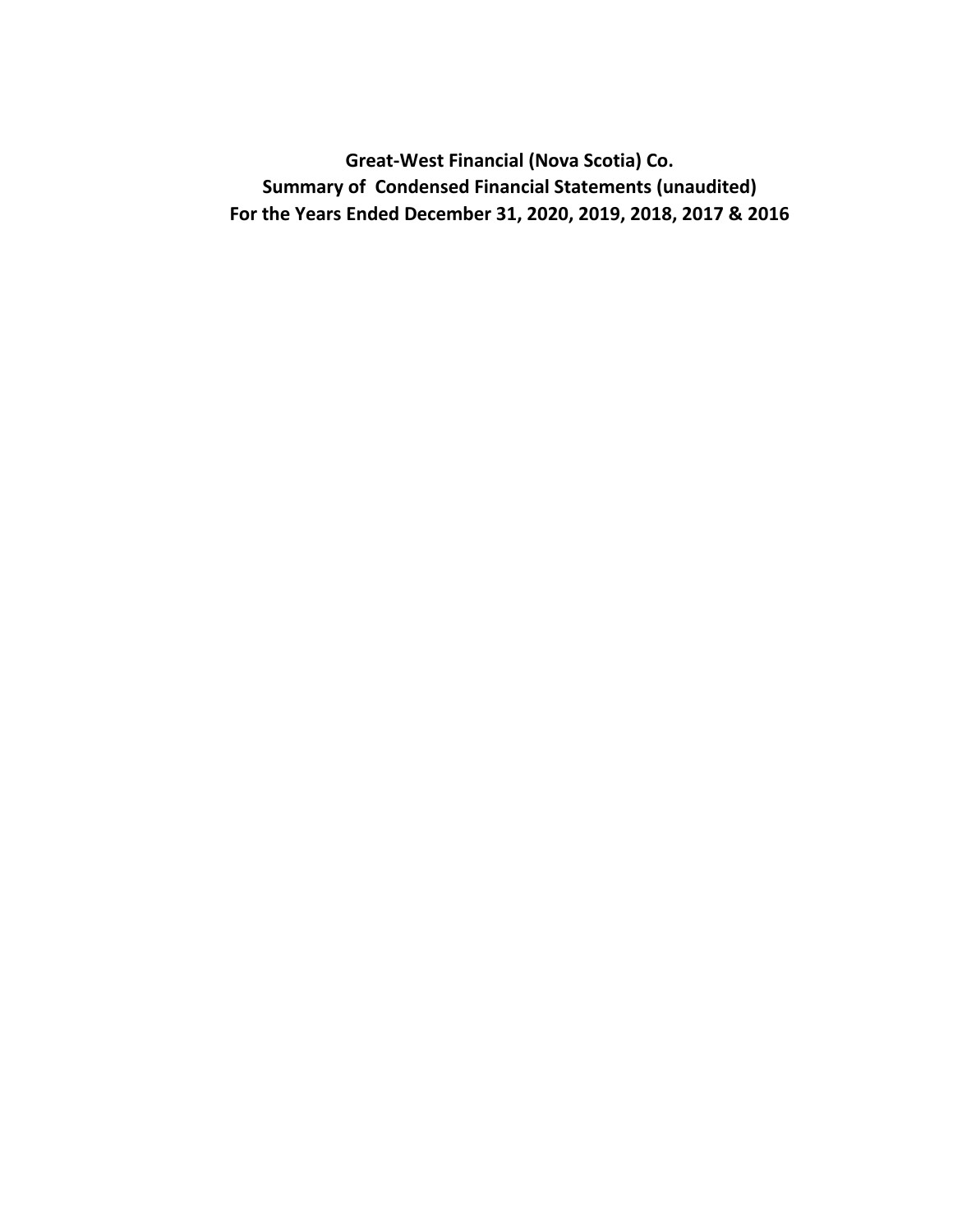## **Great-West Financial (Nova Scotia) Co. Non-Consolidated Condensed Balance Sheet (unaudited) (in US \$ thousands)**

| For the year ended                        | 2020      | 2019      | 2018      | 2017      | 2016      |
|-------------------------------------------|-----------|-----------|-----------|-----------|-----------|
| <b>Assets</b>                             | 4,008,950 | 3,735,420 | 3,701,546 | 3,576,913 | 3,293,495 |
|                                           |           |           |           |           |           |
| Liabilities                               | 7.714     | 238,242   | 4.166     | 4.451     | 4,220     |
| Shareholders's equity                     | 4,001,236 | 3,497,178 | 3,697,380 | 3,572,462 | 3,289,275 |
| Total liabilites and shareholder's equity | 4,008,950 | 3,735,420 | 3,701,546 | 3,576,913 | 3,293,495 |
| <b>CAD Conversion Rate</b>                | 1.27      | 1.30      | 1.36      | 1.26      | 1.34      |

**Certified By:**

de Nicholas

*Garry MacNicholas, EVP & CFO, Great-West Lifeco*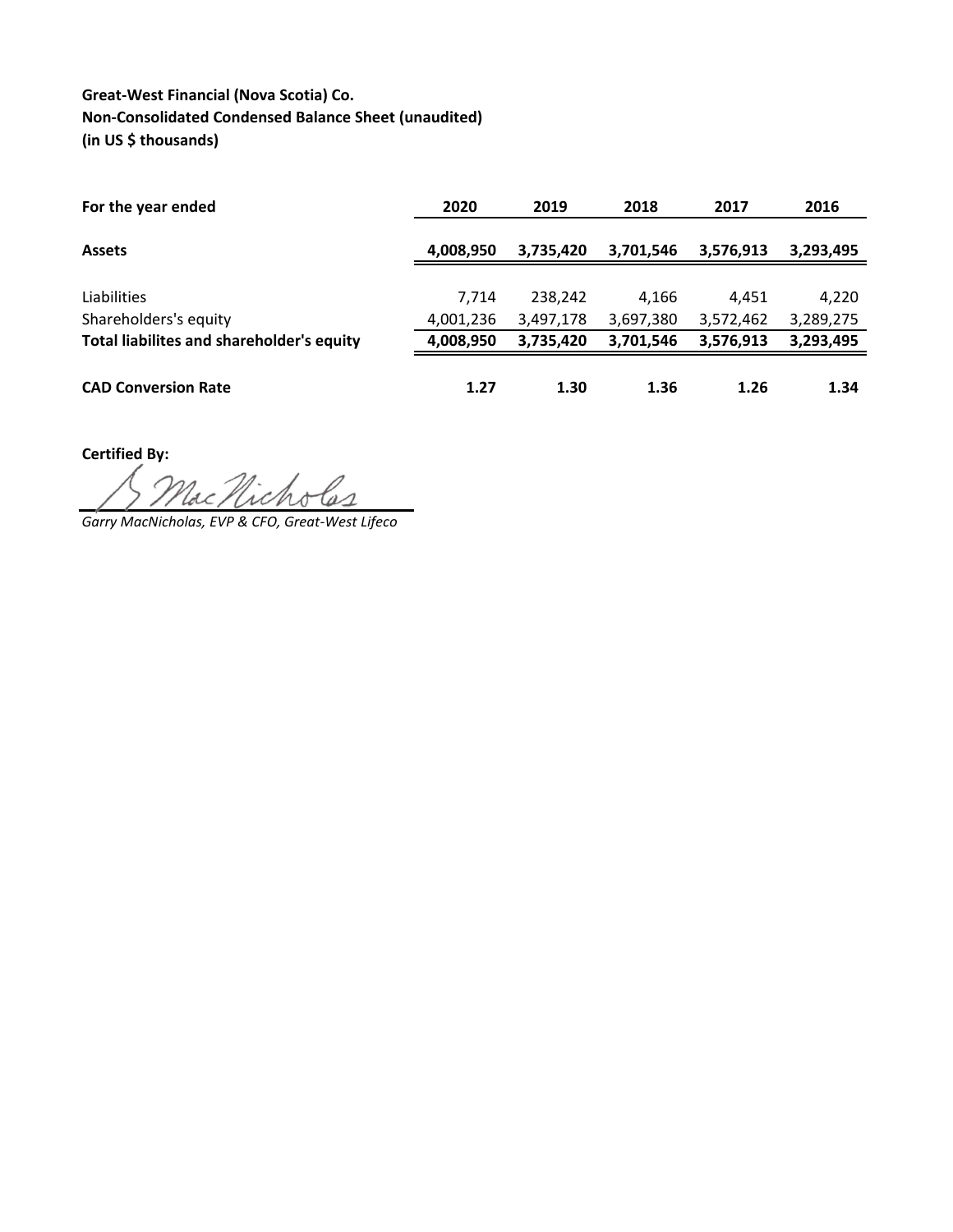## **Great-West Financial (Nova Scotia) Co.**

**Non-Consolidated Condensed Statements of Earnings and Comprehensive Income (unaudited)**

**(in US \$ thousands)**

|                                                              | 2020      | 2019                     | 2018                     | 2017       | 2016      |
|--------------------------------------------------------------|-----------|--------------------------|--------------------------|------------|-----------|
|                                                              |           |                          |                          |            |           |
| Income                                                       | 1         | $\overline{\phantom{a}}$ |                          |            |           |
| Expenses                                                     | 3,174     | 678                      |                          |            |           |
| Earnings (loss) before income taxes                          | (3, 173)  | (678)                    |                          |            |           |
| Income taxes                                                 |           | $\overline{\phantom{a}}$ | $\overline{\phantom{a}}$ |            |           |
| Net earnings (loss) before share of earnings of subsidiaries | (3, 173)  | (678)                    |                          |            |           |
| Share of earnings (loss) of subsidiaries                     | 257,669   | (4,230)                  | 224,714                  | (23, 309)  | 136,417   |
| <b>Net earnings (loss)</b>                                   | 254,496   | (4,908)                  | 224,714                  | (23, 309)  | 136,417   |
| Other comprehensive income (loss)                            | (98, 773) | (166, 747)               | 248,139                  | (237, 291) | (83, 819) |
| Comprehensive income (loss)                                  | 155,723   | (171, 655)               | 472,853                  | (260, 600) | 52,598    |
|                                                              |           |                          |                          |            |           |
| <b>CAD Conversion Rate</b>                                   | 1.3400    | 1.3275                   | 1.2950                   | 1.2950     | 1.3250    |

**Certified By:**

*Garry MacNicholas, EVP & CFO, Great-West Lifeco*